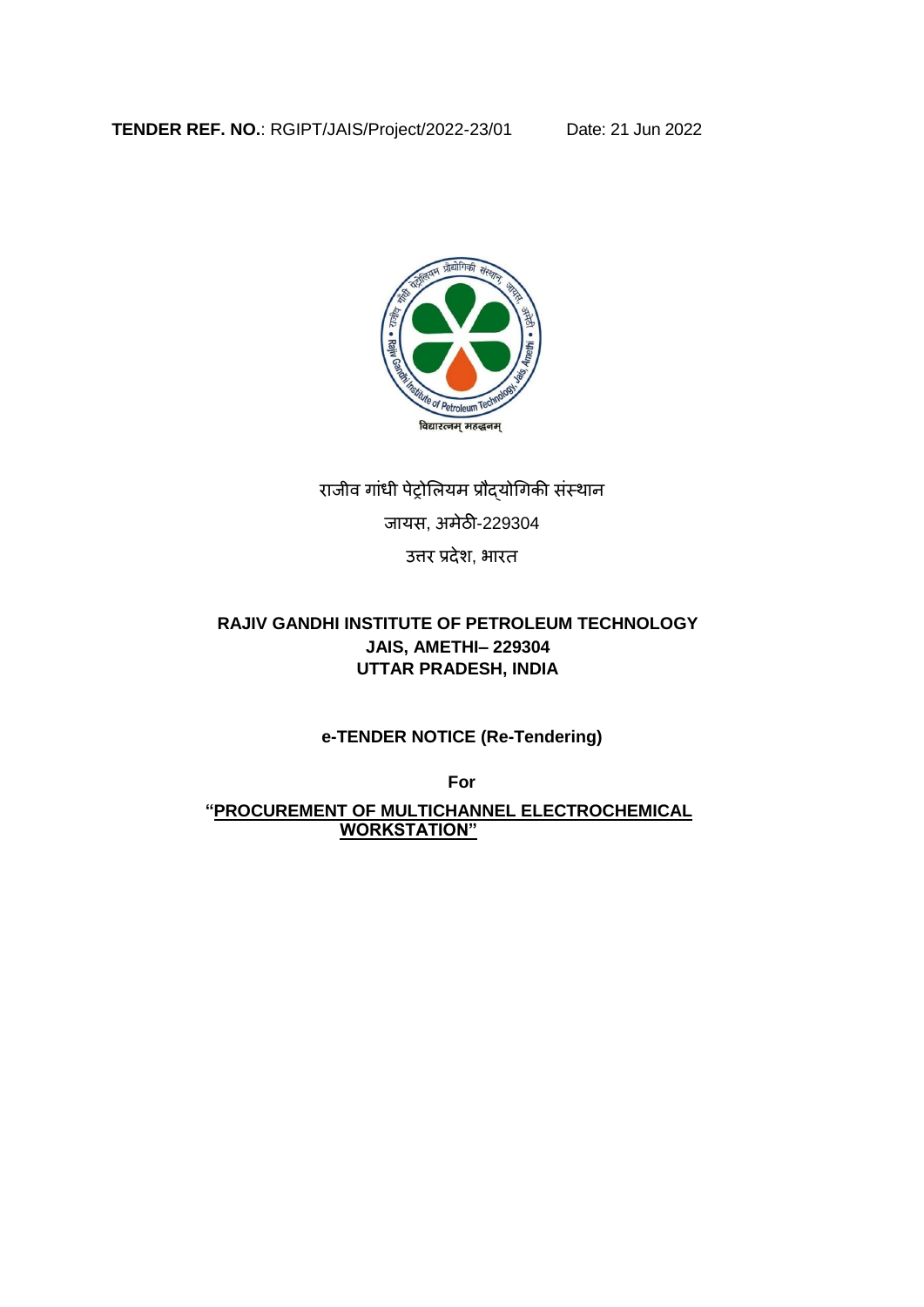Rajiv Gandhi Institute of Petroleum Technology (RGIPT), Jais, Amethi, Uttar Pradesh has been established through an Act of the Parliament by the Ministry of Petroleum and Natural Gas (MoPNG), Government of India in 2008.

The Institute has been accorded the eminence of being an Institution of National Importance on the lines of the IITs. The Institute is associated with leading International Universities/ Institutions specializing in Petroleum Technology and Energy.

The Institute invites online bids for the **Procurement of 01 No. MULTICHANNEL ELECTROCHEMICAL WORKSTATION**

#### **CRITICAL DATE AND INFORMATION**

| Name of Work                                                                                    | PROCURUREMENT OF MULTICHANNEL<br>ELECTROCHEMICAL WORKSTATION"                                                                                                    |
|-------------------------------------------------------------------------------------------------|------------------------------------------------------------------------------------------------------------------------------------------------------------------|
| Tender No.                                                                                      | RGIPT/JAIS/Project/2022-23/01                                                                                                                                    |
| Date of Issue/publication of Tender Notice                                                      | 21 <sup>st</sup> Jun 2022, 12.00 P.M                                                                                                                             |
| <b>Bid Document Download Date &amp; Time</b>                                                    | 21.06.2022<br>18:00 PM                                                                                                                                           |
| Pre-Bid Meeting Date, Time & Venue (All queries<br>shall be discussed in the Pre- Bid Meeting.) | 29 Jun 2022, 03:00 PM,<br>Admin Building, 2nd Floor Conference Room,<br>RGIPT Campus Jais, Amethi UP.                                                            |
| <b>Bid Submission Start Date &amp; Time</b>                                                     | 22.06.2022, 09:00 AM.                                                                                                                                            |
| Last Date and time of submission of Bids                                                        | 06 <sup>TH</sup> JUL 2022, 16:00 PM.                                                                                                                             |
| Date and time of opening of Technical Bids                                                      | 07th Jul 2022, 17:00 PM.                                                                                                                                         |
| Date and Time of Interview/Presentation                                                         | Shall be intimated through email.                                                                                                                                |
| <b>Bid Address to the</b>                                                                       | <b>The Director</b><br>Rajiv Gandhi Institute of Petroleum<br>Technology, Mubarakpur, Mukhtia,<br><b>Bahadurpur</b><br>Post: Harbanshganj, Jais, Amethi - 229304 |
| Contact person & address for communication                                                      | Name: U Ojha<br>Chairman, DST Project purchase committee<br>Email: uojha@rgipt.ac.in<br>Contact Nos. +91 535 270 4510, 9451959597                                |

#### **Notes:**

**1.** Details regarding the tender are available on website of the Institute **[https://www.rgipt.ac.in](https://www.rgipt.ac.in/)**